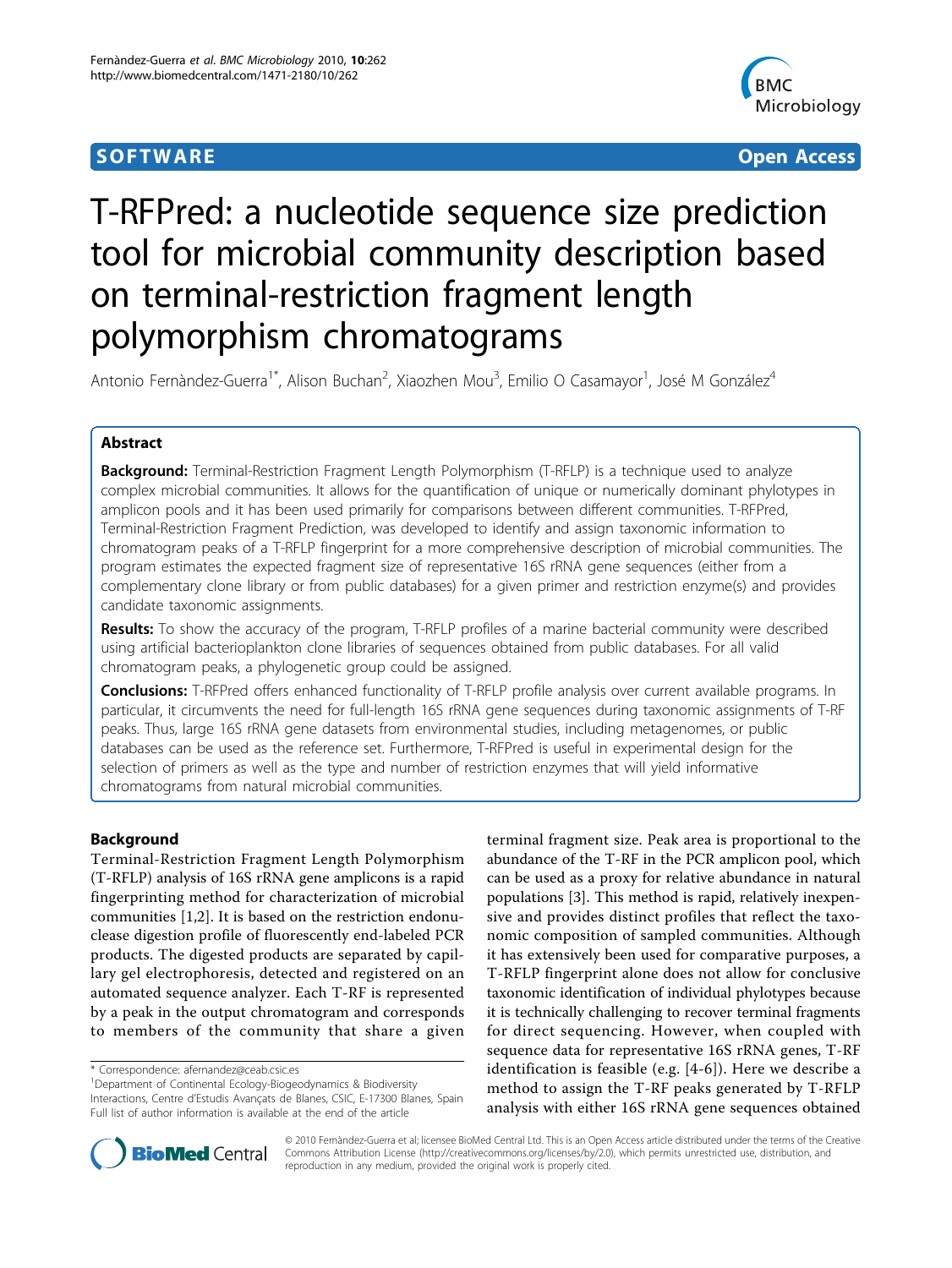from clone libraries of the same samples, metagenome sequences or data from public 16S rRNA sequence databases. T-RFPred can thus be used to classify T-RFs from T-RFLP profiles for which reference clone libraries are not available, albeit with lower phylogenetic resolution, by taking advantage of the wealth of 16S rRNA gene sequence data available from metagenome studies and public databases such as the Ribosomal Database Project (RDP) [[7\]](#page-5-0) or SILVA [\[8\]](#page-5-0). Metagenome sequencing studies from a variety of environments are accumulating at a rapid pace. While most often partial gene sequences, these libraries have the advantage that they are less subject to biases of other PCR-based techniques (see e.g. [\[9](#page-5-0)] for a review) and, thus, can better represent the original community structure. Furthermore, both metagenome and pyrosequencing of tagged 16S rRNA gene amplicons provides unprecedented coverage of 16S rRNA gene diversity in specific environments. Therefore, these types of datasets are valuable references when attempting to taxonomically classify T-RF peaks from diverse microbial communities.

Tools have been previously developed to perform in silico digestions of 16S rRNA gene sequences and/or to assign a taxonomic label to the chromatograms. Such programs include TAP-TRFLP [[10\]](#page-5-0), MiCA [[11\]](#page-5-0), T-RFLP Phylogenetic Assignment Tool (PAT; [[12\]](#page-5-0)), TReFID [[13\]](#page-5-0), TRAMPR [[14](#page-6-0)], an ARB-software integrated tool [[15\]](#page-6-0) and TRiFLe [[16\]](#page-6-0). Table 1 contains some of the essential features of these packages. The most obvious advantage of T-RFPred as compared with other available software applications is that the program handles either partial or full-length user input sequences. This is because T-RFPred retrieves complete sequences of close relatives from the public databases for T-RF assignments and at the same time it taxonomically bins the clone sequences. Furthermore, it can use large sequence datasets of virtually any size as reference sets in taxonomic assignments. T-RFPred is exclusive to 16S rRNA gene sequences and designed to exploit the full potential of T-RFLP profiles and their use in the description of prokaryotic communities.

## Implementation

T-RFPred is coded in Perl and uses the BioPerl Toolkit [[17](#page-6-0)], fuzznuc from the EMBOSS package [[18](#page-6-0)] and the BLASTN program from the NCBI BLAST suite [\[19\]](#page-6-0). T-RFPred has been tested in Unix-like environments, but runs in all the operating systems able to execute Perl, BioPerl, BLAST and EMBOSS; a ready-to-use VMware virtual image is also available for download at <http://nodens.ceab.csic.es/t-rfpred/>.

An interactive shell guides the user through the multiple steps of the analysis. Users can choose to analyze archaeal or bacterial sequences using either forward or reverse primers. The primer search utilizes *fuzznuc*, which allows the user to select the number of nucleotide ambiguities. The program extracts a subset of sequences from the RDP database that will supplement sequence analysis of clone libraries. T-RFPred generates and exports in a tab delimited text file: (1) the fragment length for the RDP sequence with the best BLASTN hit to the input sequence $(s)$ ,  $(2)$  the estimated fragment length for the input sequence, (3) the gap length for the input sequence, (4) the percent identity between the input sequence and the best hit RDP sequence and (5) the taxonomic classification. The BLASTN search

| Software package                             | <b>Characteristics</b>                                                                                                                                                                                                                                                                                             | Reference  |
|----------------------------------------------|--------------------------------------------------------------------------------------------------------------------------------------------------------------------------------------------------------------------------------------------------------------------------------------------------------------------|------------|
| TAP-TRFLP                                    | Web-based. Although it can be accessed through the older version of the Ribosomal Database Project,<br>it has not been updated.                                                                                                                                                                                    |            |
| MiCA                                         | Web-based. Newest version (MiCA 3) allows the selection of primers and in silico digestion of database<br>sequences. Does not allow for user input sequences.                                                                                                                                                      | $[11]$     |
| T-RFLP Phylogenetic<br>Assignment Tool (PAT) | Web-based. Contains database of terminal restriction fragment sizes. Allows for the upload of fragment<br>size database.                                                                                                                                                                                           | $[12]$     |
| <b>TReFID</b>                                | Downloadable. Databases include 16S rRNA gene, dinitrogenase reductase gene (nifH) and nitrous oxide [13]<br>reductase gene (nosZ). Limited number of sequences although the user could expand it.                                                                                                                 |            |
| <b>TRAMPR</b>                                | R package. Based on a database of known T-RFLP profiles that can be constructed by the user. Loads<br>data directly from ABI output files. Allows analysis with any type of gene, primer set and restriction<br>enzyme.                                                                                            | [14]       |
| ARB-software integrated tool<br>(TRF-CUT)    | Part of the ARB software. Allows for user input sequences that need to be aligned before analysis. Any<br>type of gene could be analyzed.                                                                                                                                                                          | [15]       |
| TRiFLe                                       | Java based. Allows for user input sequences. Can analyze any type of gene.                                                                                                                                                                                                                                         | [16]       |
| T-RFPred                                     | Handles large database, such as 16S rRNA sequences from metagenomes, of user input clone<br>sequences that do not need to be full length; multiple platforms. Makes use of the Ribosomal Database<br>Project sequence database, which updates regularly. User needs to install Perl, Bioperl, BLAST and<br>EMBOSS. | This study |

Table 1 Characteristics of the available software to assign a phylogenetic label to the chromatogram fragment peaks

Complete sequence at least at the 5'-end of the sample sequence is needed in every case except for T-RFPred, as this program finds the closest related sequence in the Ribosomal Database Project database by BLASTN.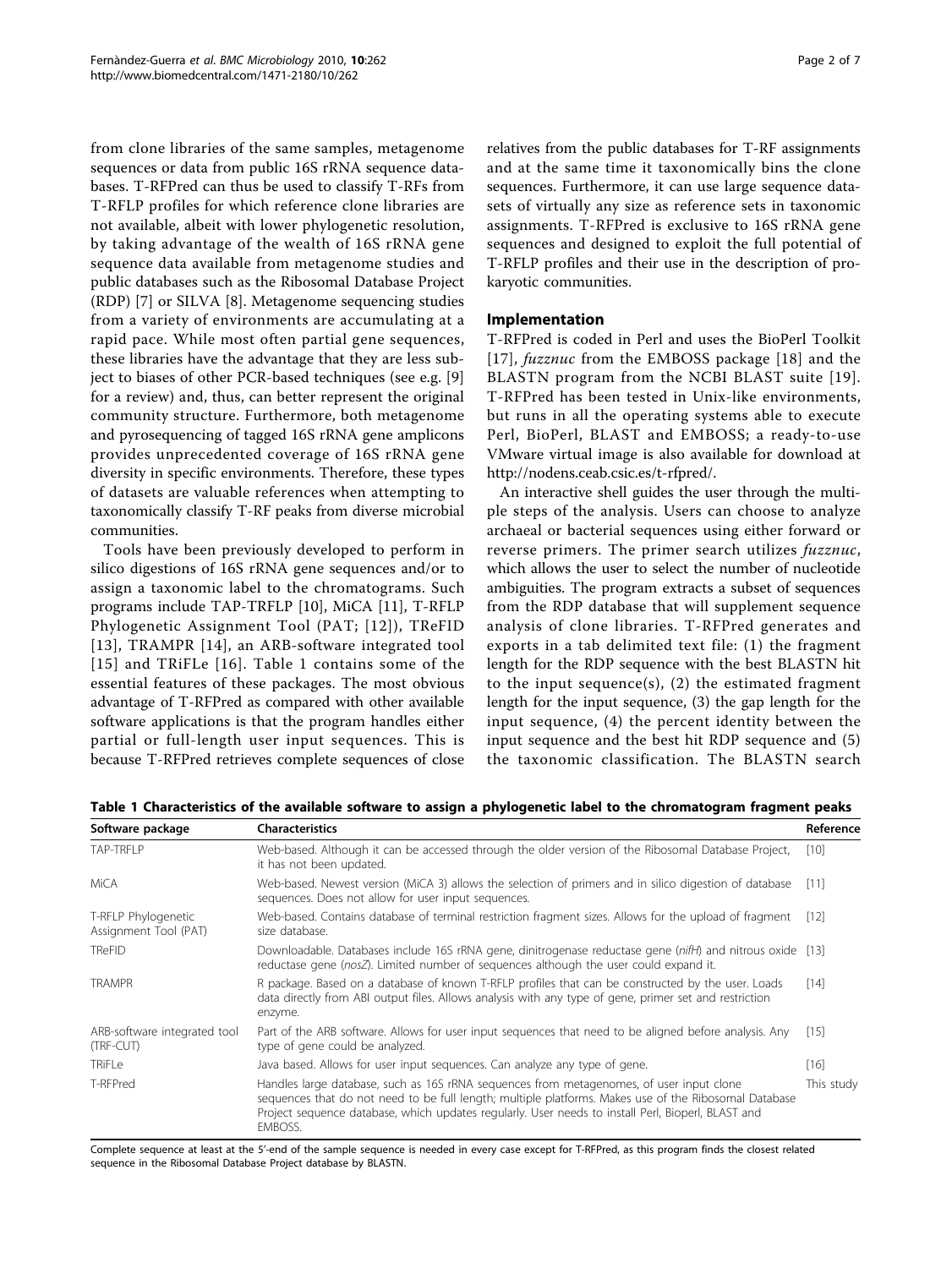results and the Smith-Waterman alignments [[20](#page-6-0)] are saved to allow the user to manually check the results.

#### Database

The program uses a custom version of the aligned RDP as a flat file in FASTA format, where the header has been modified to include the NCBI taxonomic information and the forward/reverse position of the first nongap character from the RDP alignment. T-RFPred exploits the Bio::DB::Flat capabilities from BioPerl to index the RDP flat file for the rapid retrieval of 16S rRNA gene sequences. All restriction enzymes available in REBase [[21\]](#page-6-0) are stored in a flat file and available for use in the analysis. A list of frequently used forward and reverse primers is available, although the user may also input custom primers.

#### Algorithm

In part, the rationale for the described method was to circumvent the need for full-length 16S rRNA gene sequences from representative clone libraries. In addition to requiring multiple sequencing reactions, obtaining full-length sequences is generally complicated by the ambiguous nature of the 5' end of a sequence generated by the Sanger approach (i.e. the first 10-30 bp of a sequence are missing). When the same primer set used to generate T-RFLP profiles is also used to generate amplicons for libraries and directional sequencing of representative clones, as is often the case, in silico predictions of expected peak sizes are cumbersome. Additionally, the size of the fragment is subject to experimental error [[22](#page-6-0),[23\]](#page-6-0), which complicates the assignment of chromatogram peaks to specific phylogenetic groups. T-RFPred takes advantage of the most comprehensive database of 16S rRNA gene sequences (the RDP) to identify the closest related sequences for analysis to provide more definitive phylogenetic assignments of chromatogram peaks. Collectively, the Perl scripts achieve the following steps:

1. Create a subset of all the sequences in the RDP with nucleotide information spanning the region targeted by the fluorescently labeled primer and with a length > 1200 nucleotides for Bacteria and > 900 nucleotides for Archaea.

2. Convert the subset created in Step 1 into a BLASTready database using formatdb. Conduct a BLASTN search with the sample sequences (FASTA format) against the RDP database and extract the best hits.

3. Determine if sample sequences have the denoted restriction enzyme recognition site. If the cut site is present, proceed to Step 4. If the cut site is not present, estimate the expected fragment size using the closest RDP sequence and proceed to Step 5.

4. Generate a Smith-Waterman alignment of the sample sequence with the best hit from the RDP. This will provide accurate percent identities and the start/end positions of the alignment needed to estimate the fragment sizes.

5. Obtain the position of the restriction enzyme recognition site in the aligned sample sequence and the primer position in the RDP sequence. Use the RDP sequence to calculate the number of nucleotides in the gap between the primer and the start position of the Smith-Waterman alignment as shown in Figure [1.](#page-3-0)

6. Assign a taxonomic classification using the best RDP BLAST hit.

#### Results and Discussion

We have developed a computational method to provide putative phylogenetic affinities of chromatogram peaks of 16S rRNA gene T-RFLP profiles. Additional file [1](#page-5-0), Supplementary Tables S1-S3 show the typical output of T-RFPred for the clone sequences from González et al. [[4](#page-5-0)], Mou et al. [[5\]](#page-5-0), and Pinhassi et al. [[6\]](#page-5-0), respectively. The T-RFPred output provides the estimated fragment size of the digested clone sequences as well as a user defined number of closest relatives. This feature is valuable for estimating the conservation of the digested product size for a given enzyme and taxonomic group analyzed.

T-RFPred was also evaluated by reanalyzing chromatogram peaks from T-RFLP profiles of marine communities described in González et al. [[4](#page-5-0)]. Two 16S rRNA datasets constructed from sequences from public databases, designated "4926" (4926 bacterioplankton Genbank sequences) and "GOS" (6370 Global Ocean Sampling Expedition Microbial Metagenome sequences; [[24\]](#page-6-0)), were analyzed with T-RFPred using three restriction enzymes (i.e., CfoI, HaeIII, and AluI). Details on experimental procedure are described in the Additional File [1](#page-5-0). The two datasets and their predicted fragment sizes and phylogenetic affiliations were used to taxonomically label the chromatogram peaks from natural samples (Figure [2](#page-4-0)). With very few exceptions, all valid fragment peaks were properly identified and in good agreement with the phylogenetic assignments reported in the literature using complementary clone libraries (Table [2\)](#page-4-0). For instance, from the 4926 sequence dataset analyzed with three restriction enzymes, 124 clones yielded in silico digested fragment sizes matching peaks labeled as "1" (previously identified as alphaproteobacteria of the Roseobacter clade) in Figure [2.](#page-4-0) Of these clones, 90% (111 clones) were properly classified as Roseobacter-related, seven were Alphaproteobacteria outside the Roseobacter group, four Gammaproteobacteria, and two were Betaproteobacteria (Table [2](#page-4-0)). Thus,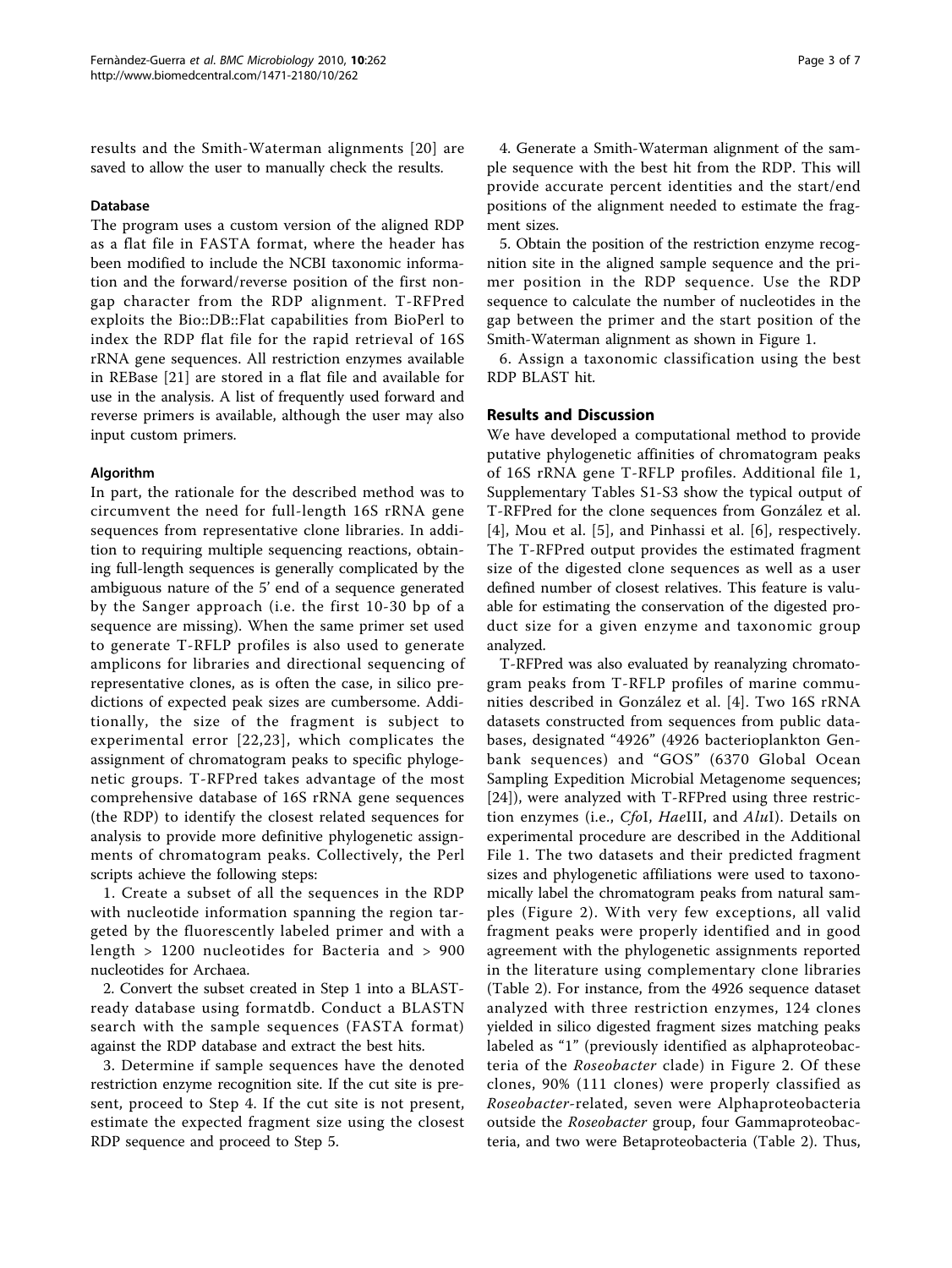<span id="page-3-0"></span>

these T-RFs were labeled as Roseobacter. Those peaks labeled with a "2" (Figure [2](#page-4-0)) were mapped to members of the SAR11 group as 119 of the 148 sequences (80%) were from this lineage (Table [2](#page-4-0)). The chromatogram peak assignments were less ambiguous when the GOS dataset was used as the reference. With regards to T-RFs labeled 1 and 2 in Figure [2,](#page-4-0) 95% of the sequences belonged to the *Roseobacter* group and all  $(n = 269)$ sequences belonged to the SAR11 group (Table [2\)](#page-4-0). Therefore, the GOS dataset was more representative of the diversity of the bacterioplankton in the natural samples. This might be because that dataset was comprised of sequences exclusively from surface seawater samples;

the T-RFLP profiles analyzed were also generated from surface seawater.

## Conclusions

T-RFLP is a popular method for analysis of microbial communities and in silico automated methods are needed to facilitate the taxonomic identification of T-RFs in community profiles. Traditionally, computational methods to analyze T-RFLP experiments follow one of two approaches: (a) in silico simulation of the digestion of reference sequences from databases to find the most suitable enzymes that describes the microbial community organization or (b) T-RF from experiments can be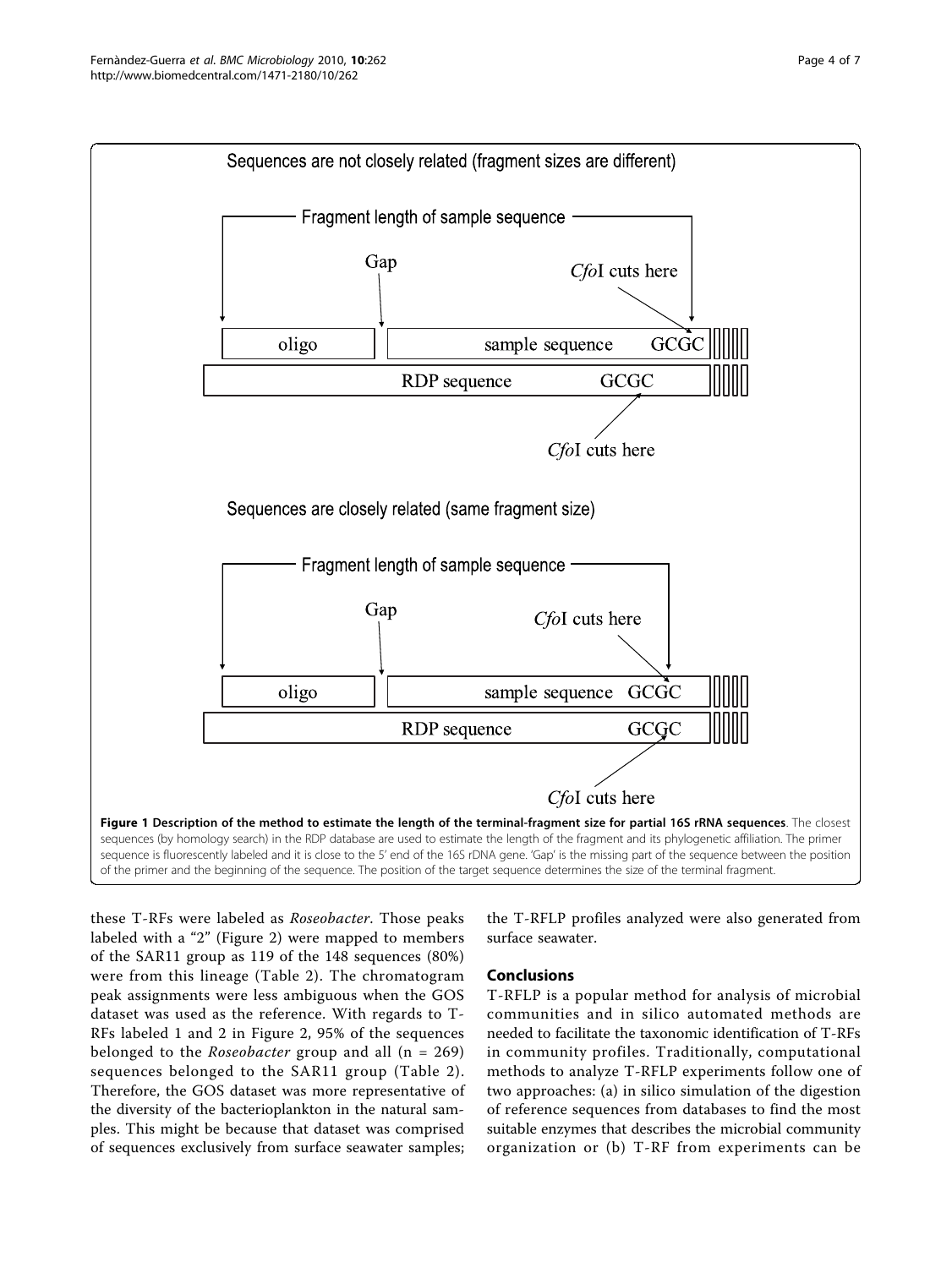<span id="page-4-0"></span>

binned to the in silico generated fragments to identify the taxonomic groups present in the sample. T-RFPred is designed to provide a list of candidate taxa that corresponds to the chromatogram peaks using a complementary reference clone library or public databases. Depending upon the restriction enzyme used, broad phylogenetic groups can sometimes give the same fragment size. Thus, we also determined that community profiles generated with at least two different restriction enzymes are needed for the most robust taxonomic identifications (Table 2). The method has also its caveats as is not meant to positively identify phylogenetic groups or

| Table 2 Phylogenetic information for the 16S rRNA   |
|-----------------------------------------------------|
| sequences present in the 4926 and GOS datasets that |
| matched selected chromatogram peaks shown in        |
| <b>Figure 2</b>                                     |

|      |   | Dataset Peak Chromatograms | Number of<br>sequences | Taxonomic group       |
|------|---|----------------------------|------------------------|-----------------------|
| 4926 | 1 | Cfol, Haelll               | 243                    | Total                 |
|      |   |                            | 146                    | Roseobacter           |
|      |   |                            | 53                     | Gammaproteobacteria   |
|      |   |                            | 36                     | Alphaproteobacteria   |
|      |   |                            | $\overline{4}$         | Planctomycetes        |
|      |   |                            | 2                      | Betaproteobacteria    |
|      |   |                            | 1                      | Cyanobacteria         |
|      |   |                            | 1                      | Firmicutes            |
| 4926 | 1 | Cfol, Haelll, Alul         | 124                    | Total                 |
|      |   |                            | 111                    | Roseobacter           |
|      |   |                            | 7                      | Alphaproteobacteria   |
|      |   |                            | $\overline{4}$         | Gammaproteobacteria   |
|      |   |                            | 2                      | Betaproteobacteria    |
| 4926 | 2 | Cfol, Haelll               | 207                    | Total                 |
|      |   |                            | 152                    | SAR11                 |
|      |   |                            | 51                     | Firmicutes            |
|      |   |                            | 1                      | Alphaproteobacteria   |
|      |   |                            | 1                      | Unclassified Bacteria |
| 4926 | 2 | Cfol, Haelll, Alul         | 148                    | Total                 |
|      |   |                            | 119                    | SAR11                 |
|      |   |                            | 29                     | Firmicutes            |
|      |   |                            |                        |                       |
| GOS  | 1 | Cfol, Haelll               | 263                    | Total                 |
|      |   |                            | 231                    | Roseobacter           |
|      |   |                            | 18                     | Alphaproteobacteria   |
|      |   |                            | 13                     | Gammaproteobacteria   |
|      |   |                            | 1                      | Actinobacteria        |
| GOS  | 1 | Cfol, Haelll, Alul         | 243                    | Total                 |
|      |   |                            | 229                    | Roseobacter           |
|      |   |                            | 12                     | Alphaproteobacteria   |
|      |   |                            | 1                      | Gammaproteobacteria   |
|      |   |                            | 1                      | Actinobacteria        |
| GOS  | 2 | Cfol, Haelll               | 560                    | Total                 |
|      |   |                            | 559                    | SAR11                 |
|      |   |                            | 1                      | Alphaproteobacteria   |
| GOS  | 2 | Cfol, Haelll, Alul         | 269                    | Total                 |
|      |   |                            | 269                    | SAR11                 |

Sequences that matched the fragment sizes were analyzed using 2-3 different restriction enzymes as indicated. Alphaproteobaceria sensu latu refers to any bacterial sequences in the class that were not either Roseobacter or SAR11. See Experimental Procedures in the Additional File [1](#page-5-0) for details.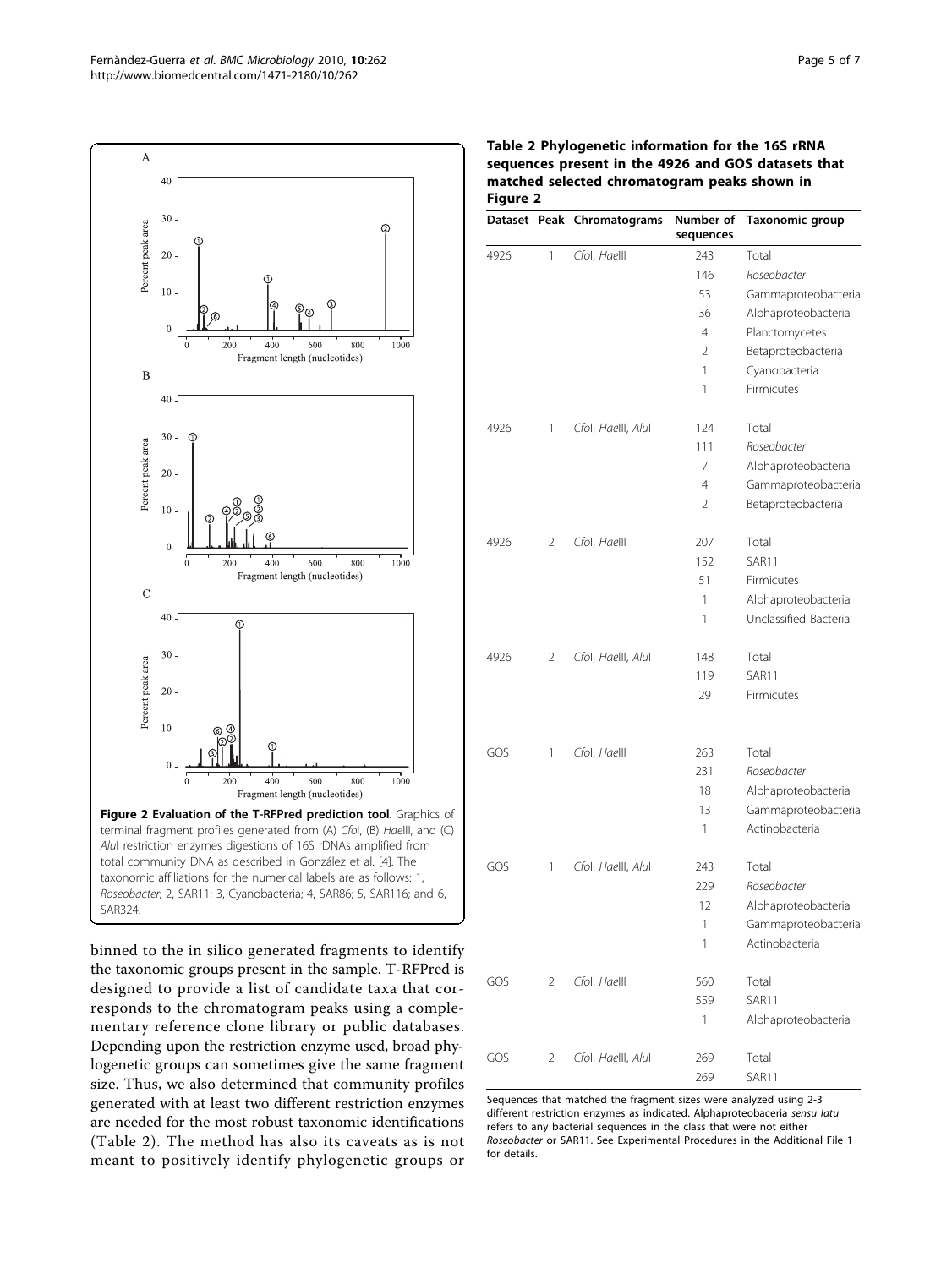<span id="page-5-0"></span>species based upon terminal fragment length, particularly, as the identification of the sequences cannot be solely determined based on the closest BLASTN hit alone. Manual inspection of the BLASTN hits and additional efforts may also be needed for more conclusive taxonomic assignments. In the example above, we conducted homology searches (BLASTN) to a set of reference sequences from representative taxa as well as phylogenetic treeing methods to confirm the taxonomic affiliations of the GOS and 4926 sequences whose predicted fragment sizes matched a chromatogram peaks (data not shown). Despite these caveats, the position of restriction enzyme recognition sites within the 16S rDNA molecule does reflect a level of phylogeny and can be used to help guide experimental design (i.e. which and how many restriction enzymes are most appropriate for a given community) so that the most reliable results for the T-RFLP characterization of a given prokaryotic assemblage can be obtained.

In summary, T-RFPred offers an alternative, freeware and open source program for researchers using T-RFLP to examine microbial populations. The program can help researchers determine the most appropriate restriction enzyme(s) to use when designing experiments to assess community structure using the T-RFLP method. It can also provide information on the taxonomic assignments of specific T-RFs without the need for comprehensive complementary clone libraries.

## Availability and requirements

Project name: T-RFPred

Project home page:<http://nodens.ceab.csic.es/t-rfpred/> Operating systems: Linux (tested in Debian, Ubuntu and RHEL), Mac OS X (tested in MacOS X 10.5 and Mac OS X 10.6), Windows (via a Xubuntu VMware image)

Programming language: Perl

Other requirements: BioPerl, BLAST and EMBOSS License: none

Any restrictions to use by non-academics: none

## Additional material

[Additional file 1:](http://www.biomedcentral.com/content/supplementary/1471-2180-10-262-S1.pdf) "Project website", "Additional Experimental Procedure" and "Supplementary Tables S1-S3". Project website. Webpage to download T-RFPred. Additional Experimental Procedure. Origin of chromatograms and reference datasets to label the peaks on Figure [2.](#page-4-0) Supplementary Tables S1-S3. Typical output of T-RFPred for the clone sequences from [4-6], respectively.

#### Acknowledgements

This work was supported by grant PIRENA CGL2009-13318-CO2-01/BOS to EOC, grant CTM2007-63753-C02-01/MAR to JMG, and grant CONSOLIDER-INGENIO2010 GRACCIE CSD2007-00067 to AFG from the Spanish Ministry of Science and Innovation, and grant OCE-0550485 from the National Science Foundation to AB.

#### Author details

<sup>1</sup>Department of Continental Ecology-Biogeodynamics & Biodiversity Interactions, Centre d'Estudis Avançats de Blanes, CSIC, E-17300 Blanes, Spain. <sup>2</sup> <sup>2</sup>Department of Microbiology, University of Tennessee, Knoxville, TN 37914, USA. <sup>3</sup>Department of Biological Sciences, Kent State University, Kent, OH 44242, USA. <sup>4</sup>Department of Microbiology, University of La Laguna, E-38206 La Laguna, Spain.

#### Authors' contributions

AFG wrote the script and participated in the analysis and drafting of the manuscript. XM participated in the analysis and AB in the analysis and drafting of the manuscript. EOC coordinated the study, as well as participated in writing the manuscript. JMG conceived the study, and participated in its design and coordination. JMG was also involved in the analysis and interpretation of results and drafting of the manuscript. All authors read and approved the final manuscript.

#### Received: 6 April 2010 Accepted: 15 October 2010 Published: 15 October 2010

#### References

- Liu W-T, Marsh TL, Cheng H, Forney LJ: [Characterization of microbial](http://www.ncbi.nlm.nih.gov/pubmed/9361437?dopt=Abstract) [diversity by determining terminal restriction fragment length](http://www.ncbi.nlm.nih.gov/pubmed/9361437?dopt=Abstract) [polymorphisms of genes encoding 16S rRNA.](http://www.ncbi.nlm.nih.gov/pubmed/9361437?dopt=Abstract) Appl Environ Microbiol 1997, 63:4516-4522.
- 2. Marsh TL: [Terminal restriction fragment length polymorphism \(T-RFLP\):](http://www.ncbi.nlm.nih.gov/pubmed/10383864?dopt=Abstract) [an emerging method for characterizing diversity among homologous](http://www.ncbi.nlm.nih.gov/pubmed/10383864?dopt=Abstract) [populations of amplification products.](http://www.ncbi.nlm.nih.gov/pubmed/10383864?dopt=Abstract) Curr Opin Microbiol 1999, 2:323-327.
- Blackwood CB, Marsh T, Kim S-H, Paul EA: [Terminal restriction fragment](http://www.ncbi.nlm.nih.gov/pubmed/12571013?dopt=Abstract) [length polymorphism data analysis for quantitative comparison of](http://www.ncbi.nlm.nih.gov/pubmed/12571013?dopt=Abstract) [microbial communities.](http://www.ncbi.nlm.nih.gov/pubmed/12571013?dopt=Abstract) Appl Environ Microbiol 2003, 69:926-932.
- 4. González JM, Simó R, Massana R, Covert JS, Casamayor EO, Pedrós-Alió C, Moran MA: [Bacterial community structure associated with a](http://www.ncbi.nlm.nih.gov/pubmed/11010865?dopt=Abstract) [dimethylsulfoniopropionate-producing North Atlantic algal bloom.](http://www.ncbi.nlm.nih.gov/pubmed/11010865?dopt=Abstract) Appl Environ Microbiol 2000, 66:4237-4246.
- 5. Mou X, Moran MA, Stepanauskas R, González JM, Hodson RE: [Flow](http://www.ncbi.nlm.nih.gov/pubmed/15746343?dopt=Abstract)[cytometric cell sorting and subsequent molecular analyses for culture](http://www.ncbi.nlm.nih.gov/pubmed/15746343?dopt=Abstract)[independent identification of bacterioplankton involved in](http://www.ncbi.nlm.nih.gov/pubmed/15746343?dopt=Abstract) [dimethylsulfoniopropionate transformations.](http://www.ncbi.nlm.nih.gov/pubmed/15746343?dopt=Abstract) Appl Environ Microbiol 2005, 71:1405-1416.
- 6. Pinhassi J, Simó R, González JM, Vila M, Alonso-Sáez L, Kiene RP, Moran MA, Pedrós-Alió C: [Dimethylsulfoniopropionate turnover is linked to the](http://www.ncbi.nlm.nih.gov/pubmed/16332737?dopt=Abstract) [composition and dynamics of the bacterioplankton assemblage during a](http://www.ncbi.nlm.nih.gov/pubmed/16332737?dopt=Abstract) [microcosm phytoplankton bloom.](http://www.ncbi.nlm.nih.gov/pubmed/16332737?dopt=Abstract) Appl Environ Microbiol 2005, 71:7650-7660.
- 7. Cole JR, Chai B, Farris RJ, Wang Q, Kulam-Syed-Mohideen AS, McGarrell DM, Bandela AM, Cardenas E, Garrity GM, Tiedje JM: [The Ribosomal Database](http://www.ncbi.nlm.nih.gov/pubmed/17090583?dopt=Abstract) [Project \(RDP-II\): introducing myRDP space and quality controlled public](http://www.ncbi.nlm.nih.gov/pubmed/17090583?dopt=Abstract) [data.](http://www.ncbi.nlm.nih.gov/pubmed/17090583?dopt=Abstract) Nucleic Acids Res 2007, 35:D169-D172.
- 8. Pruesse E, Quast C, Knittel K, Fuchs B, Ludwig W, Peplies J, Glöckner FO: [SILVA: a comprehensive online resource for quality checked and aligned](http://www.ncbi.nlm.nih.gov/pubmed/17947321?dopt=Abstract) [ribosomal RNA sequence data compatible with ARB.](http://www.ncbi.nlm.nih.gov/pubmed/17947321?dopt=Abstract) Nucleic Acid Res 2007, 35:7188-7196.
- 9. Kanagawa T: [Bias and artifacts in multitemplate Polymerase Chain](http://www.ncbi.nlm.nih.gov/pubmed/16233530?dopt=Abstract) [Reactions \(PCR\).](http://www.ncbi.nlm.nih.gov/pubmed/16233530?dopt=Abstract) J Biosci Bioeng 2003, 96:317-323.
- 10. Marsh TL, Saxman P, Cole J, Tiedje J: [Terminal restriction fragment length](http://www.ncbi.nlm.nih.gov/pubmed/10919828?dopt=Abstract) [polymorphism analysis program, a web-based research tool for](http://www.ncbi.nlm.nih.gov/pubmed/10919828?dopt=Abstract) [microbial community analysis.](http://www.ncbi.nlm.nih.gov/pubmed/10919828?dopt=Abstract) Appl Environ Microbiol 2000, 66:3616-3620.
- 11. Shyu C, Soule T, Bent SJ, Foster JA, Forney LJ: [MiCA: a web-based tool for](http://www.ncbi.nlm.nih.gov/pubmed/17406775?dopt=Abstract) [the analysis of microbial communities based on terminal-restriction](http://www.ncbi.nlm.nih.gov/pubmed/17406775?dopt=Abstract) [fragment length polymorphisms of 16S and 18S rRNA genes.](http://www.ncbi.nlm.nih.gov/pubmed/17406775?dopt=Abstract) Microb Ecol 2007, 53:562-570.
- 12. Kent AD, Smith DJ, Benson BJ, Triplett EW: [Web-based phylogenetic](http://www.ncbi.nlm.nih.gov/pubmed/14602639?dopt=Abstract) [assignment tool for analysis of terminal restriction fragment length](http://www.ncbi.nlm.nih.gov/pubmed/14602639?dopt=Abstract) [polymorphism profiles of microbial communities.](http://www.ncbi.nlm.nih.gov/pubmed/14602639?dopt=Abstract) Appl Environ Microbiol 2003, 69:6768-6776.
- 13. Rösch C, Bothe H: Improved assessment of denitrifying,  $N_2$ -fixing, and [total-community bacteria by terminal restriction fragment length](http://www.ncbi.nlm.nih.gov/pubmed/15812035?dopt=Abstract) [polymorphism analysis using multiple restriction enzymes.](http://www.ncbi.nlm.nih.gov/pubmed/15812035?dopt=Abstract) Appl Environ Microbiol 2005, 71:2026-2035.